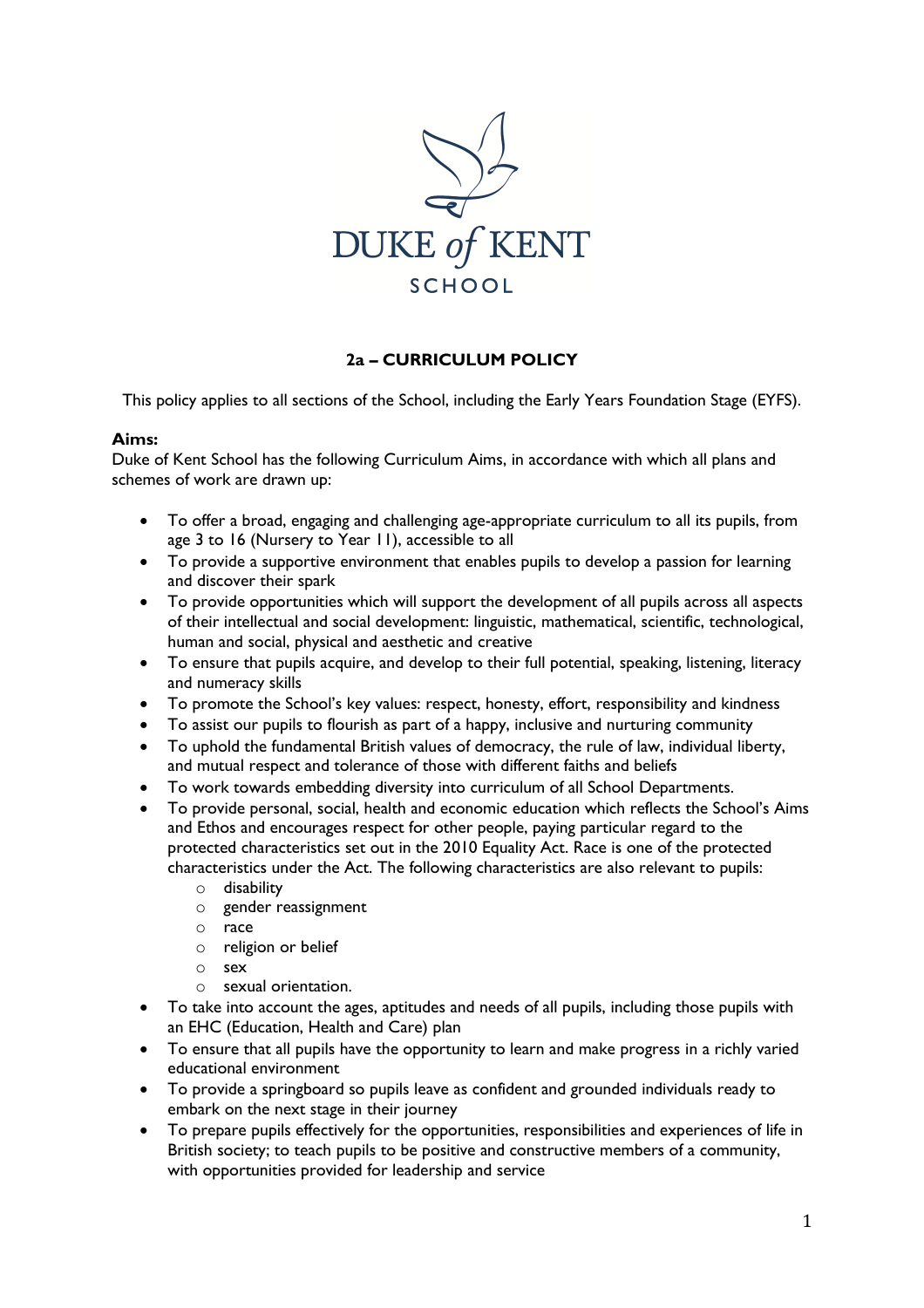- To ensure that all pupils experience the joy of learning and develop the capacity to acquire skills that will serve them well in their adult lives beyond full-time education
- To provide an innovative and effective curriculum, reviewed and developed in the context of current educational research
- To teach pupils to think independently, form their own ideas and articulate argument, aloud and in writing
- To develop as a community of learners, keeping learning at the forefront of all that Duke of Kent School does, and specifically to ensure that:
	- o Curriculum design and development prioritise the experience of the learner and encourage a 'growth mindset'.
	- o Pupils are encouraged and equipped to reflect on and discuss their experiences as learners
	- o Teachers are encouraged to reflect on and discuss their own experiences as learners and their practice as teachers.
	- o Habits of excellence are developed across the curriculum to support and promote learning
	- o Partnership between home and School promotes pupil learning
	- o Error and failure are openly discussed as opportunities for growth and development
	- o Learning outside the classroom plays a highly significant role in pupil learning
	- o All pupils are stretched and challenged in order to be the best they can be

#### **The Curriculum:**

1.1 Duke of Kent School is committed to meeting the particular needs of individual pupils across a broad academic spectrum and makes the most of its small size to maximise the learning opportunities and the achievement of potential for all.

1.2 The curriculum has much common ground with the National Curriculum but the School aims to broaden its perspective to enable the creation of courses and programmes of study suited to the abilities and aspirations of pupils.

1.3 Duke of Kent School seeks to ensure that the curriculum is inclusive of diversity and teaches children about prejudice and bias. The School ensures that INSET training is undertaken by all teaching staff to include: anti-discriminatory practice, ethics and values, and dealing with disclosures. Heads of Department review departmental curricula to ensure that they are inclusive of diversity. All children should gain an understanding of the world they are growing up in, and learn how to live alongside, and show respect for, a diverse range of people.

1.4 As part of the 2021-22 Appraisal Process all academic departments have a target work towards embedding diversity into curriculum.

1.5 When creating schemes of work Heads of Department take into account the age of all pupils and ensure that teaching is appropriate to their age and religious background. Reasonable adjustments to alleviate disadvantage are made, for example by taking positive action to deal with particular disadvantages affecting a group because of a protected characteristic under the Equality Act 2010.

1.6 The PSHE programme ensures that relationships education and RSE is accessible for all pupils, including those with special educational needs and disabilities. The Head of PSHE and Lead School Nurse work closely with parents in all cases when planning and delivering RSE, ensuring that parents know what will be taught and when, and clearly communicate the fact that parents have the right to request that the child be withdrawn from some or all of sex education delivered as part of statutory RSE.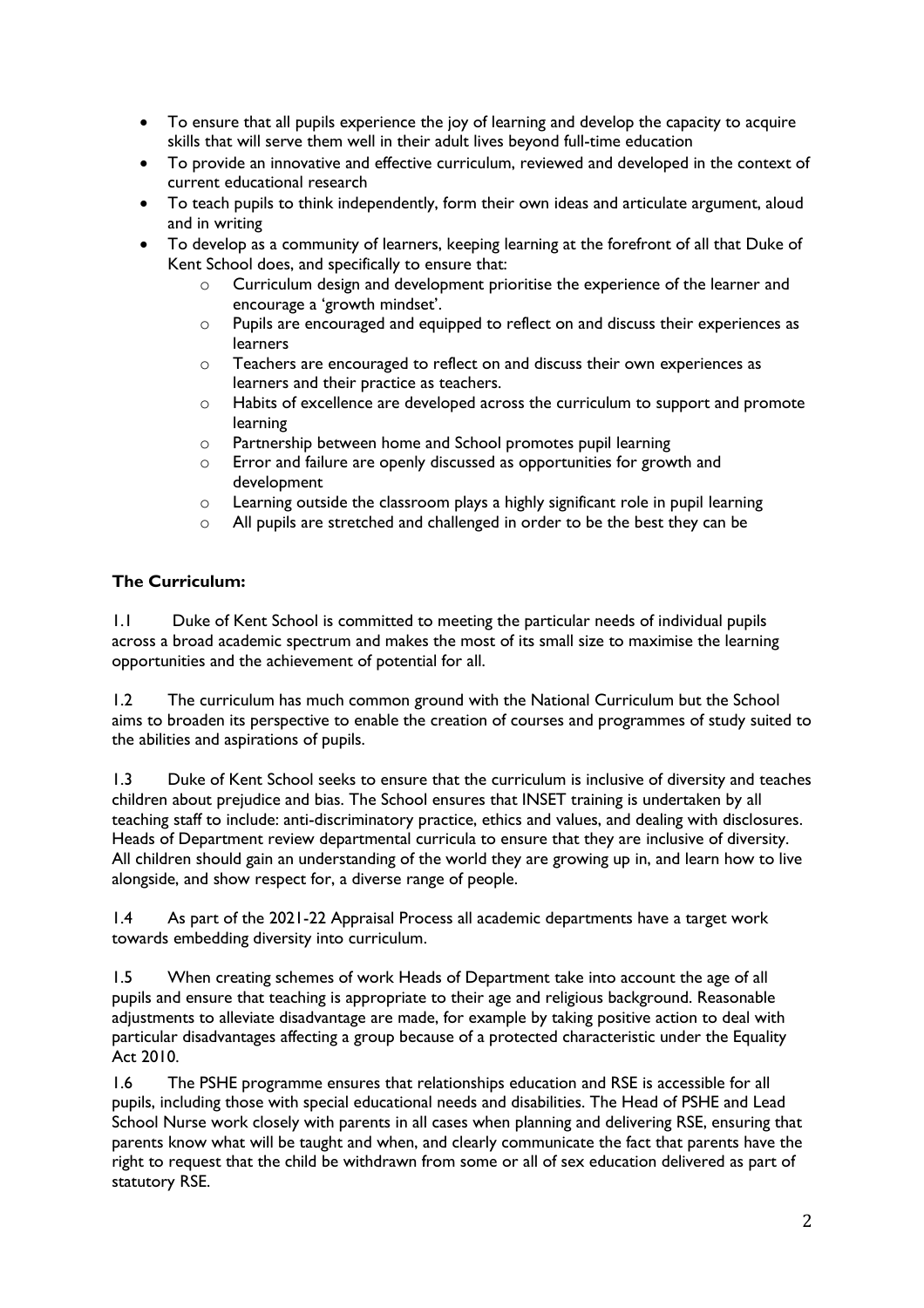1.7 The Director of Teaching and Learning works with Heads of Department to ensure that the materials used to support teaching are appropriate for the age and maturity of pupils and sensitive to their needs and ensure that the needs of all pupils are appropriately met, and all pupils understand the importance of equality and respect.

1.8 Within the context of a rich extra-curricular programme and varied cultural and sporting provision, our academic curriculum is designed to give our pupils a broad and rounded education. We aim to provide pupils the opportunity to develop individual interests and strengths, as they reach ages appropriate to the making of choices, through their chosen fields of specialist study.

1.9 Flexibility and relevance are key drivers in curriculum design: the School seeks to gather information about and respond to the interest, educational profile and aptitude of year-group cohorts.

1.10 Duke of Kent School seeks to use its extraordinary setting and grounds in ways which best support pupil progress: all teachers are encouraged to exploit the natural resources of the School in their delivery of the curriculum and opportunities to share this best practice will be provided through Staff Meetings and INSET.

1.11 Extra-curricular activities are designed to complement and reinforce the curriculum. The Head of Activities, Heads of Section or Form Teachers can advise parents and pupils on choices of Activities most likely to support areas in which they would benefit from participation.

1.12 It is the responsibility of all teaching staff to encourage pupils to improve their learning and study skills. The subject-specific tools for learning and study skills are integrated into departmental teaching across the curriculum. Learning Development 'drop in' sessions will be available at lunch times to support pupils' study skills. We aim to make material available to support independent study. Teachers use Google Classroom to provide assignments and material to pupils.

1.13 PSHE education is delivered through dedicted PSHE lessons in Years 3-7 and in Form Time and Religious Studies lessons for Years 8-11. These sessions combine personal, social and health education with a broad-based religious education. Heads of Section help co-ordinate the reinforcement of the programme through Assemblies. The Head of PSHE provides resources for PSHE teachers and operates a system of continuous review to ensure material is relevant and engaging. A programme of study and resources are available via Google Classroom for form teachers to access. External speakers, where possible, enrich the programme. The Schools aim is to move towards specialist PSHE teaching for the whole school on an incremental basis as we develop further resources and teaching expertise.

1.14 The partnership between home and School plays a vital role in pupil success and Duke of Kent School is committed to maintaining and strengthening this relationship. Each academic year begins with an Information Evening, attended by the Head and other senior teachers, at which parents meet the relevant Form teachers and are informed about some of the key aspects relating to the learning of that year group with opportunities for questions and discussion. A Curriculum Newsletter is sent to parents in Years 7-9 outlining what will be covered in each subject for each year group. Curriculum information is also available on the website with further information available on request.

1.15 Pupils are expected to play an active role in their learning, from Y7 attending annual Parent Meetings, and regularly reviewing progress and discussing attainment targets with Form teachers. Form Times, Assemblies, written reports, and individual consultation meetings with Form teachers, the Head, Heads of Section or Director of Teaching and Learning provide pupils with a broad range of opportunities actively to consider how they are learning and what progress they are making.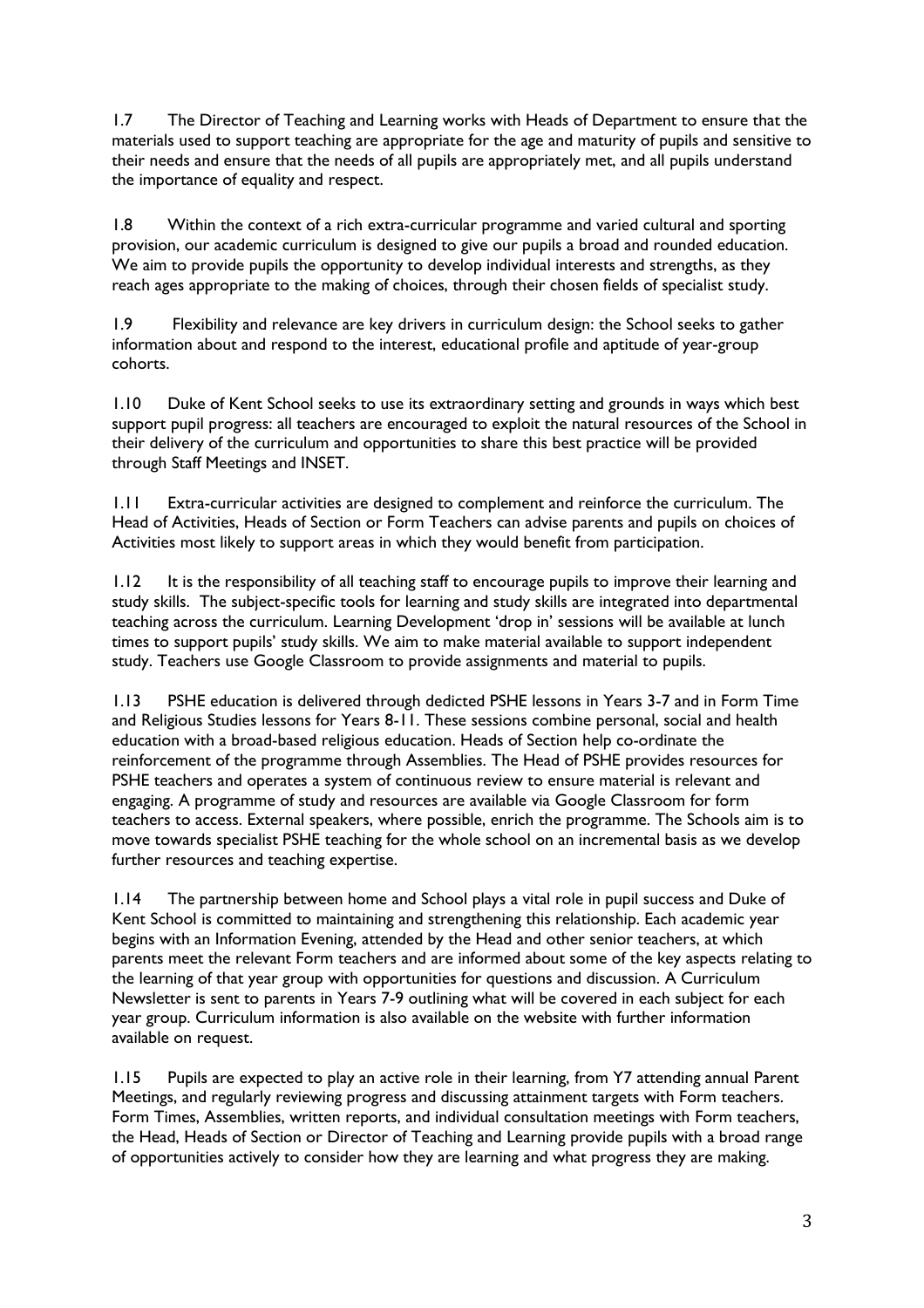1.16 Personal electronic devices, such as iPads and Chromebooks (Yr 10 and 11), are used extensively in teaching and learning from Y2-11, with dedicated devices assigned to pupils and teachers to enable 1 to 1 access. Senior pupils are encouraged to take their devices home to continue their studies. Pupils and parents are given regular guidance regarding sensible and safe use of the devices.

1.17 The curriculum aims to deliver excellent teaching and learning experiences that stretch and challenge so pupils that they achieve their potential. To ensure that more-able pupils achieve their potential the Stretch and Challenge Co-ordinator monitors pupil progress and oversees enhanced activities that are specifically directed, but open to all.

1.18 All pupils have access to Google Classroom. Teachers use Google Classroom to set tasks and provide resources for pupils. Work is also submitted and marked, where appropriate, using Google Classroom.

# **Progress Reporting:**

In addition to the wealth of valuable informal oral and written checks on progress made throughout the academic year, Duke of Kent School operates a number of formal progress reporting processes:

2.1 From Y3 to Y11 pupil effort are monitored with Attitude to Learning Grades, which parents access remotely via the Parent Portal area of the School's information and management system (ISAMS). Additional attainment information is provided, appropriate to age, as outlined below.

# 2.2 **Years 3-6**

- 
- Pupils receive ATL grades, on the 1-5 scale, from each subject on a half-termly basis.<br>• Pupils also receive three targets, called 'Next Steps', for the upcoming half term. The: Pupils also receive three targets, called 'Next Steps', for the upcoming half term. These identify areas in which the pupil would benefit from targeting their attention. Next Steps are identified and discussed collaboratively between the pupil and Form Teacher.
- ATL grades and Next Steps are shared with pupils during Form Time and are issued to parents via the Parent Portal.

# 2.3 **Years 7-8**

- Pupils will receive a Half-Termly report card
- In Years 7-8 pupils receive an ATL Grade, now using the 1-5 scale, with the addition of a comment box for each subject to provide a written target which will indicate an area for improvement
- Teachers also include a Progress Judgment for each pupil on a 1-3 scale for tracking purposes and is reviewed half termly by the Data Coordinator. This information will be for internal use by only and will not be sent to parents.
	- $\circ$  1 = Student performing above expectation/exceeding expected progress
	- $\circ$  2 = Student performing at expectation/meeting expected progress
	- $\circ$  3 = Student performing below expectation/failing to meet expected progress
- Performance is judged against CAT4 Baseline Assessments. Teachers use pupils' CAT4 results, which provide a detailed and objective analysis of their reasoning abilities, to make the Progress Judgement about how the pupil is performing in their subject. The CAT4 results are used to identify strengths and weaknesses and to help inform which learning strategies might be most effective.

# 2.4 **Years 9-11**

- Pupils will receive a Half-Termly report card
- Pupils will be given a DOK Challenge Grade using the 9-1 GCSE Scale. The DOK Challenge Grade will be formulated through a combination of national standardised tests (CAT4),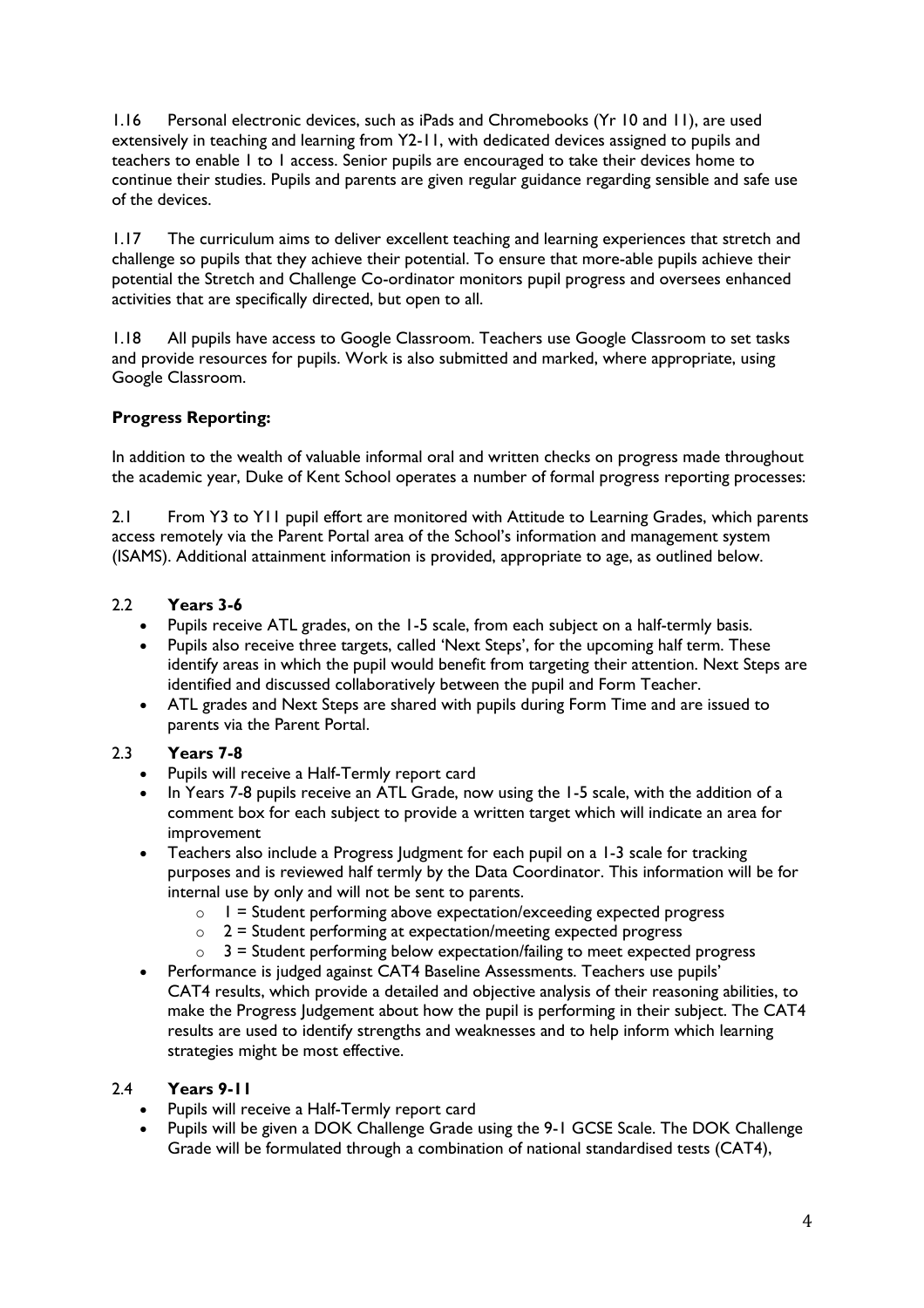assessment of academic performance in years 7-8 and a teacher judgment of what the pupil could achieve at GCSE if they fully challenge themselves

- o It is important to note that this is not a 'ceiling' and pupils can work above their DOK Challenge Grade.
- o The Challenge Grade can change depending on performance and application
- Based on the Challenge Grade Teachers will provide a Progress Judgment indicating whether the pupil is 'Above Target', 'On Track' or 'Working Towards'.
- Pupils will receive a written target which will indicate an area for improvement.

3.1 Form teachers are responsible for reviewing this data to monitor progress, identifying any relevant patterns or concerns, or progress which needs commendation, and planning any necessary intervention, in consultation with Head of Section, Head of Learning Development or Director of Studies, as appropriate. Communication with parents will be initiated by Form teachers where appropriate. All teaching staff routinely refer to and respond to the Attitude to Learning grades of the pupils in their classes.

3.2 The system aims to:

- Maximise the achievement of each pupil in each subject
- Provide accurate and current information of progress
- Stretch and challenge pupils
- Identify areas requiring further attention
- Provide targets to promote further progress
- Reflect the School's culture of pursuit of 'Personal Best', embodying an ambitious, 'growth mindset'

#### **Full Written Reports**

4.1 Duke of Kent School reports aim to inform pupils and parents clearly and accurately about each child's progress and to provide useful advice for further improvement, including any necessary strategies or techniques suggested.

4,2 Pupils have opportunities, from Year 7 up, to discuss their reports with their Form teachers and both pupil and parental feedback (to Form teachers or Heads of Section) is welcomed as a constructive part of the reporting process. Pupils in the Prep and Pre-Prep receive two written reports at the October Half Term and end of the Summer Term (with an interim grade sheet prior to the Spring Prep Parent Meeting with form teachers). Pupils in Years 7-9 receive a full written report at the end of the Summer Term, Year 10 receive a full written report at the end of the Autumn Term and Summer Term. Year 11 receive at academic written report at the end of the Spring Term which provides feedback on GCSE Mock exams as well as targets for improvement as they embark upon their GSCE Exams after Easter.

4.3 Results of annual examinations are contained in the Summer Reports. Mock Examination results are released for the Spring Term Year 11 Parent Meeting and added to the Parent Portal.

# **Parent Meetings**

**\*** *Due to COVID-19 some parent meetings will be carried out remotely in the Academic year 2021-22. The Autumn Year 11 Parents' Meeting was held remotely and so, if restrictions allow, will be held again in the Spring Term. The School uses a 'Parent Bookings System provided by Net Media which provides 'Virtual Parents' Evenings' in which parents can meet with teachers remotely rather than face to face. The school's aim is to contact meetings in person where possible.*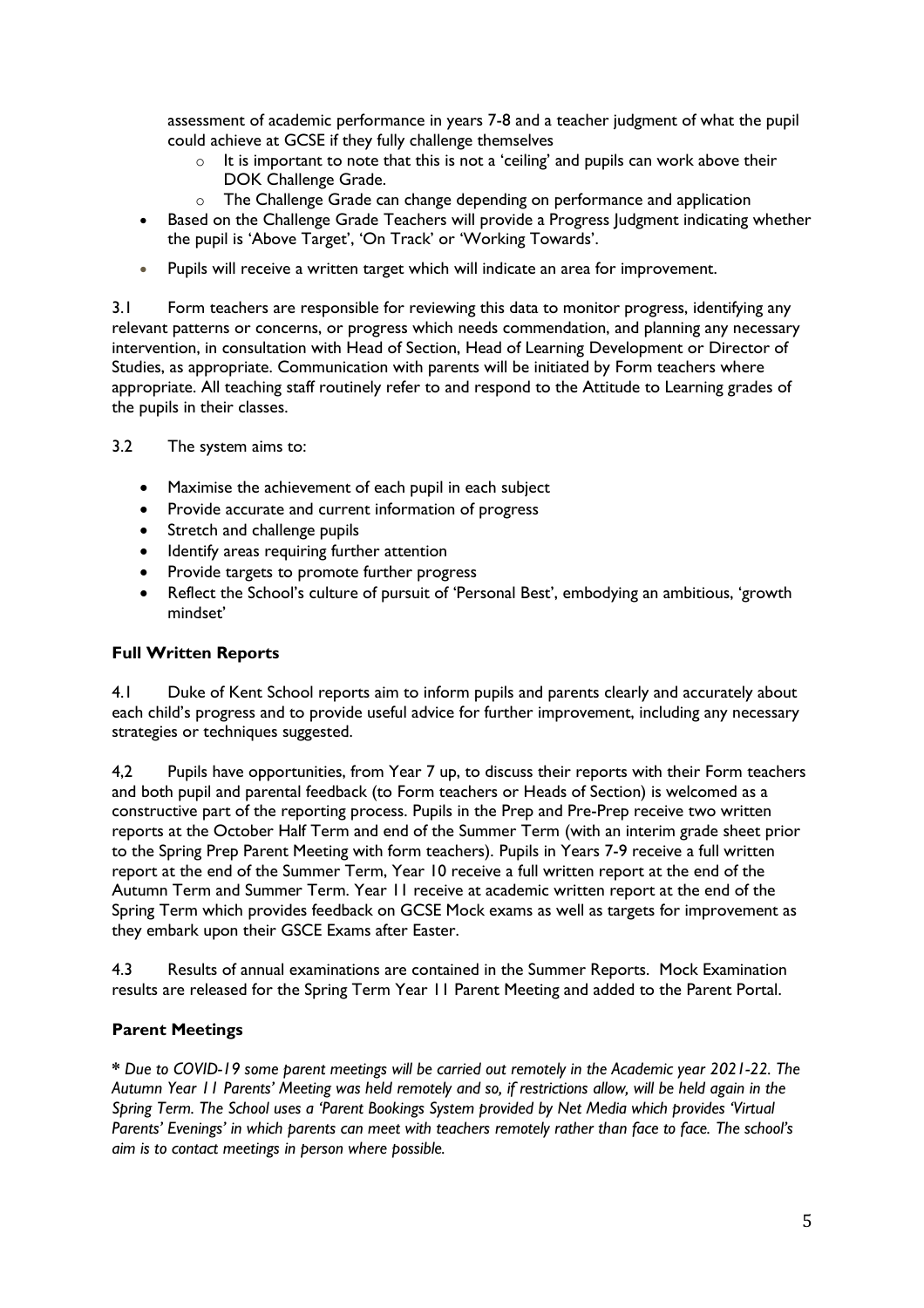5.1 Duke of Kent School highly values its excellent relationships with pupils' families and seeks to work in partnership with parents to promote pupil progress. Parents are encouraged to contact the School whenever they have a concern or a comment and not to wait for a formal meeting. In the course of every working week, a number of meetings are held between parents and Head, Deputy Heads, Form teachers or Heads of Section.

5.2 Formal Parent Meetings provide an opportunity for parents to meet with teachers across the range of curriculum subjects taught and with the Form teacher. Members of Senior Management also attend and are available for consultation as required.

5.3 From Y7, pupils are expected to attend Parent Meetings with their parents, to participate in the dialogue about their progress. Should parents wish additionally to speak to a particular teacher without the pupil present an opportunity will be made available.

5.4 The School uses a 'Parent Booking System' which allows parents to make appointments with their pupil's teachers. Parents who cannot make a meeting are contacted and alternative arrangements made. If a family do not make appointments this is followed up by the School office to ensure that appropriate communication between the School and parents takes place.

# **Curriculum Support Arrangements: Learning Development Department (LDD)**

#### **How Needs are Identified**

7.1 A referral for Learning Support can come as a result of concerns raised by the pupil, by teachers or parents, or as a result of pre-existing reports from a prior school or external expert or agency. Whole school screening in spelling, reading and writing speed operates from Year 3 upwards. Progress checks, standardised test assessments and summer exams are also used to screen pupils and monitor progress.

7.2 In the Early Years Foundation Stage (EYFS), close communication is maintained between the Learning Development Department and teaching and support staff, including regular visits of LDD staff to the Pre-prep classrooms. Both the pupils' twice-yearly reports to parents and EYFS tracking documents and the EYFS profile (usually completed in the final term of the Reception year), are scrutinised by the Head of Pre-prep, EYFS Co-ordinator and SENCO. The EYFS profile is used to inform plans for future learning and to identify any additional needs for support.

7.3 The provision of Learning Support always follows careful analysis of need and discussion with the pupil and parents. Close liaison with classroom teachers and parents means that individual targets and programmes best reflect the needs of the learner. Need is reviewed on a termly basis, with pupils included or discharged from Learning Support direct supervision as appropriate.

7.4 Pupils for whom English is not the primary language will be screened on admission and will have appropriate access to EAL (English as an Additional Language) lessons where this is deemed appropriate by the SENCO, either from arrival or at any later stage in their school career should the need arise.

7.5 Duke of Kent School seeks to respond additionally to those pupils who require short term assistance, for example, with planning and organisation, and provides a two or three week study support course for individuals in Years 7-11 who require such intervention. Pupils may self-refer for this assistance or be referred to the Learning Development Department by parents or teachers. The Learning Development Department also run a series of lunchtime 'drop in' sessions which are open to all pupils and provide a forum for them to seek help with any work they are finding difficult.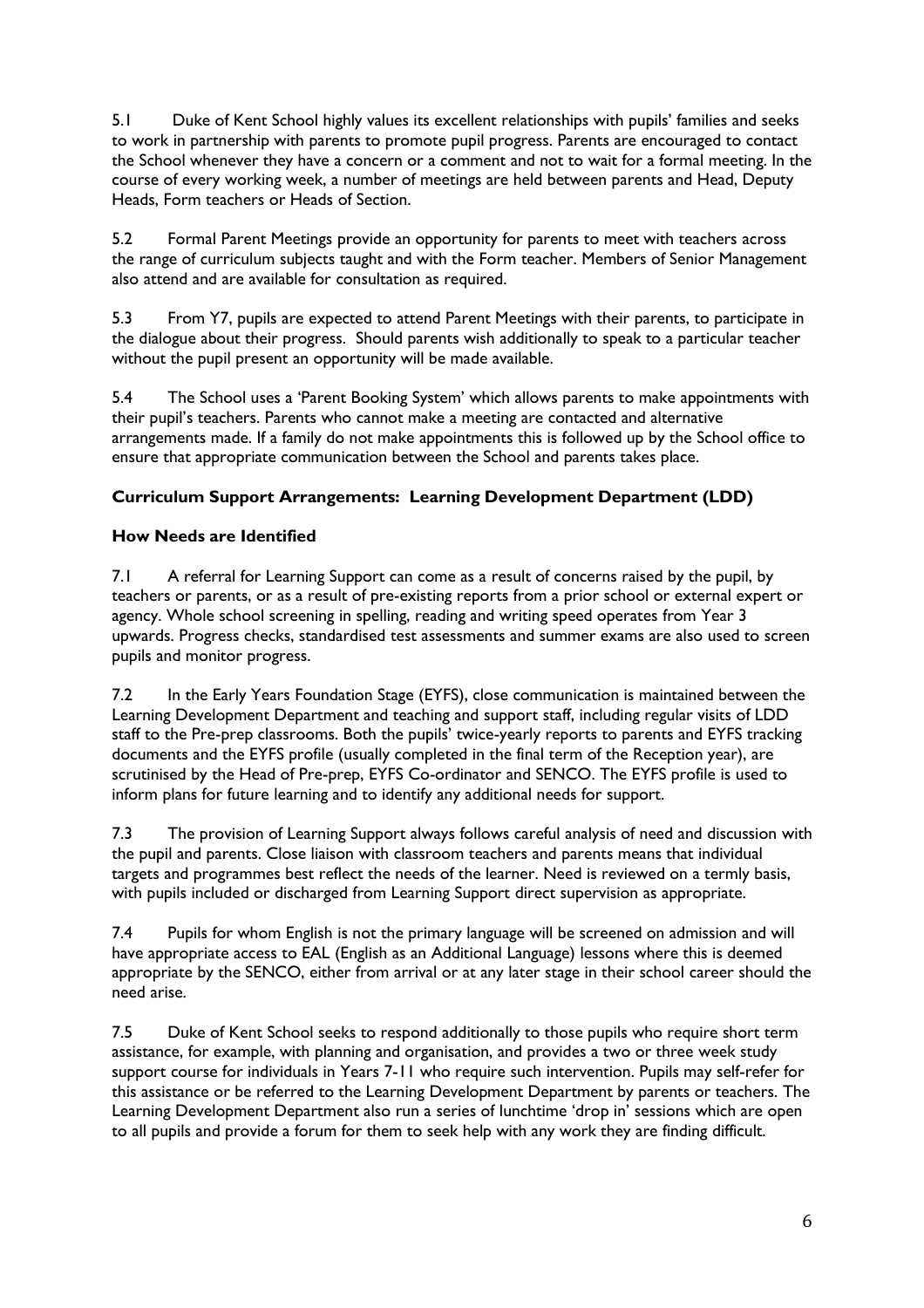#### **How needs are supported**

7.6 Pupils who require additional support to access the curriculum, to reach their academic potential or to make appropriate progress, are monitored by the Learning Development Department. Where pupils have SEN or a disability requiring intervention or specific support, and/or an EHCP, appropriate support will be given through the Learning Development Department. Interventions will follow the cycle of 'Assess, Plan, Do, Review' as advised in the Code of Practice.

7.7 The Learning Development team work closely with the Stretch and Challenge coordinator but the responsibility of monitoring progress and making provision for stretch and challenge pupils (formerly known as 'Gifted and Talented') is co-ordinated by the Stretch and Challenge coordinator.

7.8 Parents of pupils with EHCPs are invited to visit to discuss their child's educational needs, prior to the pupil starting at the School, or on identification of need, with the Head of Learning Development and the Head and to participate in the development and review of the Personal Learning Plan (PLP).

7.9 The Head of Learning Development is the Special Educational Needs Coordinator (SENCO) and provides information and support to classroom teachers about pupils with SEND/EHCPs, disseminating expertise both proactively and in response to teacher request. The Heads of Learning Development (Pre-Prep and Prep/Senior) will liaise where appropriate with external professionals, for example Speech and Language Therapists, to ensure continuity of approach where possible and the provision of information to teaching and support staff. Staff Briefing (daily) and Meeting (weekly) are important opportunities for individual pupils' progress, needs and attitudes to be discussed.

7.10 Information on the profile, needs and suggested strategies for each pupil receiving Learning Support, including those with EHCP, is readily available to all staff and is mainly held on the Staff Shared Drive and ISAMs, though further advice is available on request. At the INSET prior to the pupil starting at the School, the SENCO will have information on the profile of a pupil with an EHCP and suggested approach/strategies for teachers.

7.11 The School will meet the provisions set out in the EHCP. Support is usually in the form of pull out small groups/ 1:1 lessons. Learning Support is provided in Extra Literacy/ English and Extra Numeracy/Maths, Occupational Therapy and Study Skills (typically at least one and up to four half hour sessions per week in Pre-Prep and Prep and up to two half hour sessions in the Senior School, dependent on need). This support is usually charged to parents on a termly basis. In exceptional circumstances, and on a case by case basis but always bearing in mind the impact on other pupils, a Teaching Assistant maybe considered within Pre-Prep and Prep but is less likely to be considered within the Senior School where small class sizes and pull out small group 1:1 sessions are the more typical provision. Where pupils are funded by Local Authorities, the Bursar will handle communication regarding payment for any Learning Support or classroom support. If receiving additional support lessons, pupils will be set clear targets (in the form of a Personal Learning Plan) which will be reviewed termly to monitor progress.

7.12 The Learning Development Department serves as a resource for staff who wish to learn more about a particular condition or learning disability. Learning Development staff can attend lessons on teacher request to provide advice and feedback on teaching all pupils including those with EHCPs and can initiate classroom visits to see pupils with EHCPs in order to monitor the progress of the pupil and the effectiveness of strategies employed.

7.13 Parents are informed when special educational provision is made for a child, whether or not an EHCP is in place.